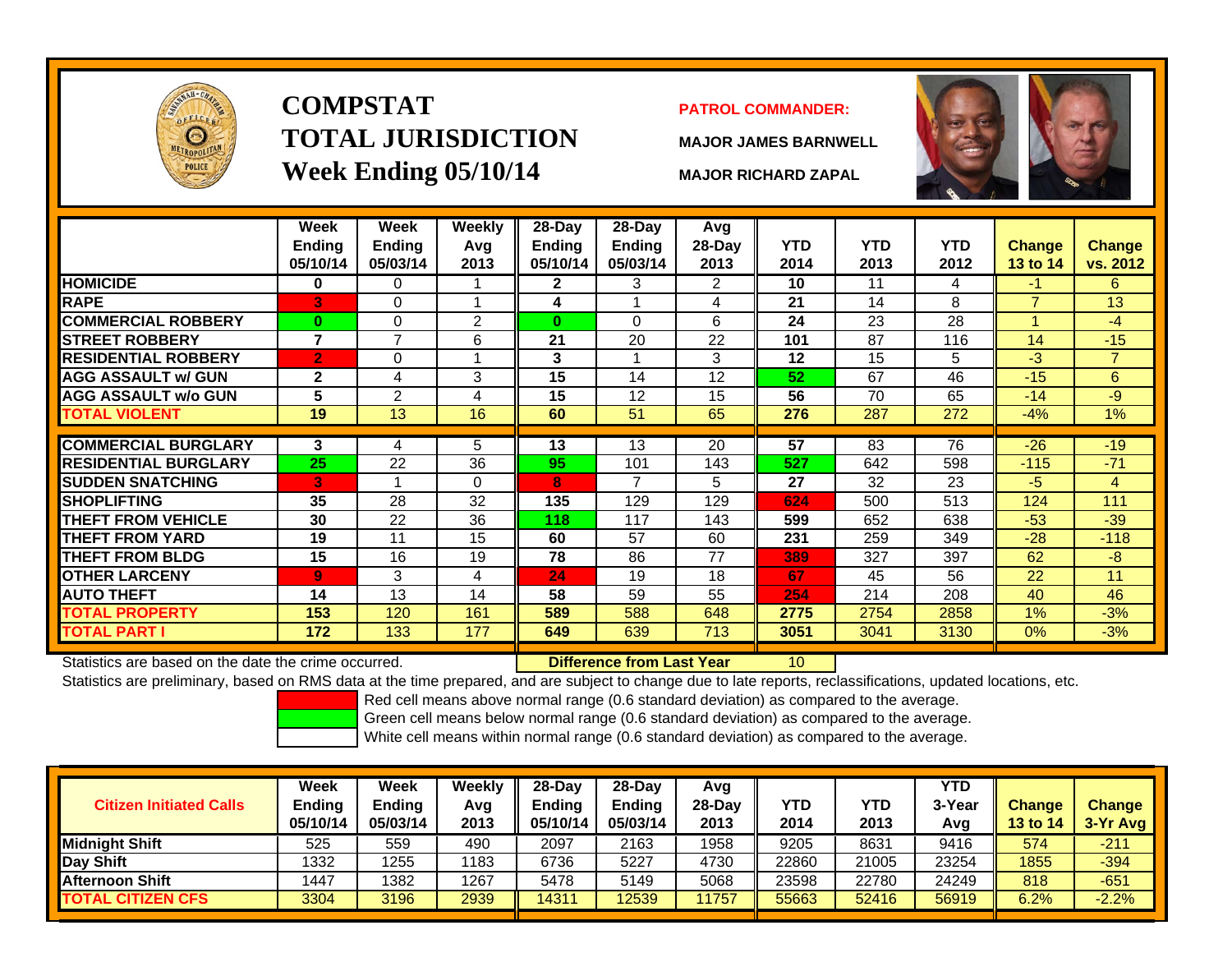

# **COMPSTATWEST CHATHAM PRECINCTWeek Ending 05/10/14**

**PRECINCT COMMANDER:**



**CAPT. CHARLES HALL**

|                             | Week<br><b>Ending</b><br>05/10/14 | Week<br>Ending<br>05/03/14 | Weekly<br>Avg<br>2013   | 28-Day<br>Ending<br>05/10/14 | $28$ -Day<br><b>Ending</b><br>05/03/14 | Avg<br>28-Day<br>2013 | <b>YTD</b><br>2014 | <b>YTD</b><br>2013 | <b>YTD</b><br>2012 | <b>Change</b><br>13 to 14 | <b>Change</b><br>vs. 2012 |
|-----------------------------|-----------------------------------|----------------------------|-------------------------|------------------------------|----------------------------------------|-----------------------|--------------------|--------------------|--------------------|---------------------------|---------------------------|
| <b>HOMICIDE</b>             | 0                                 | 0                          | 0                       | $\bf{0}$                     | 0                                      | $\Omega$              | 0                  |                    | 0                  | $-1$                      | $\Omega$                  |
| <b>RAPE</b>                 |                                   | $\Omega$                   | $\Omega$                |                              | $\Omega$                               |                       | 6                  | 3                  | 3                  | 3                         | 3                         |
| <b>COMMERCIAL ROBBERY</b>   | $\bf{0}$                          | $\Omega$                   | $\Omega$                | $\bf{0}$                     | 0                                      | 4                     | 4                  | 4                  | 5                  | $\mathbf{0}$              | $-1$                      |
| <b>STREET ROBBERY</b>       |                                   | $\Omega$                   | $\Omega$                | $\mathbf{2}$                 | 2                                      | 2                     | 10                 | 13                 | 15                 | $-3$                      | $-5$                      |
| <b>RESIDENTIAL ROBBERY</b>  |                                   | $\Omega$                   | $\Omega$                | $\overline{2}$               |                                        |                       | 4                  | 3                  | $\Omega$           |                           | 4                         |
| <b>AGG ASSAULT w/ GUN</b>   | $\bf{0}$                          | $\Omega$                   | 0                       | 1                            |                                        | ٠                     | 4                  | 8                  | 6                  | $-4$                      | $-2$                      |
| <b>AGG ASSAULT w/o GUN</b>  |                                   | $\Omega$                   | $\overline{\mathbf{A}}$ | 3                            | $\overline{2}$                         | 3                     | 7                  | 9                  | 11                 | $-2$                      | $-4$                      |
| <b>TOTAL VIOLENT</b>        | 4                                 | $\mathbf{0}$               | $\overline{2}$          | 9                            | 6                                      | 8                     | 35                 | 41                 | 40                 | $-15%$                    | $-13%$                    |
|                             |                                   |                            |                         |                              |                                        |                       |                    |                    |                    |                           |                           |
| <b>COMMERCIAL BURGLARY</b>  |                                   | 0                          |                         | 3                            | 3                                      | 2                     | 10                 | 12                 | 6                  | $-2$                      | 4                         |
| <b>RESIDENTIAL BURGLARY</b> | 5                                 | 5                          | 6                       | 21                           | 21                                     | 25                    | 94                 | 115                | 78                 | $-21$                     | 16                        |
| <b>SUDDEN SNATCHING</b>     | $\bf{0}$                          | $\Omega$                   | $\Omega$                | 1                            | $\mathfrak{p}$                         | 0                     | $\mathbf{2}$       | $\Omega$           | 4                  | 2                         |                           |
| <b>SHOPLIFTING</b>          | 7                                 | 6                          | 3                       | 22                           | 19                                     | 12                    | 80                 | 56                 | 50                 | 24                        | 30                        |
| <b>THEFT FROM VEHICLE</b>   | 4                                 | 3                          | 5                       | 18                           | 19                                     | 21                    | 111                | 90                 | 89                 | 21                        | 22                        |
| <b>THEFT FROM YARD</b>      | $\bf{0}$                          |                            | $\overline{2}$          | $\overline{7}$               | 8                                      | 8                     | 47                 | 33                 | 68                 | 14                        | $-21$                     |
| <b>THEFT FROM BLDG</b>      | $\mathbf{2}$                      | 3                          | 3                       | 17                           | 17                                     | 11                    | 73                 | 49                 | 70                 | 24                        | 3.                        |
| <b>OTHER LARCENY</b>        | $\bf{0}$                          |                            |                         | 4                            | 5                                      | 2                     | 12                 | 6                  | 9                  | 6                         | 3                         |
| <b>AUTO THEFT</b>           | 7                                 | 4                          | 2                       | 13                           | 11                                     | 9                     | 56                 | 31                 | 30                 | 25                        | 26                        |
| <b>TOTAL PROPERTY</b>       | 26                                | 23                         | 23                      | 106                          | 105                                    | 91                    | 485                | 392                | 401                | 24%                       | 21%                       |
| TOTAL PART I                | 30                                | 23                         | 25                      | 115                          | 111                                    | 99                    | 520                | 433                | 441                | 20%                       | 18%                       |

Statistics are based on the date the crime occurred. **Difference from Last Year** 

87

Statistics are preliminary, based on RMS data at the time prepared, and are subject to change due to late reports, reclassifications, updated locations, etc.

Red cell means above normal range (0.6 standard deviation) as compared to the average.

Green cell means below normal range (0.6 standard deviation) as compared to the average.

| <b>Citizen Initiated Calls</b> | Week<br><b>Ending</b><br>05/10/14 | <b>Week</b><br><b>Ending</b><br>05/03/14 | <b>Weekly</b><br>Avg<br>2013 | $28-Day$<br><b>Ending</b><br>05/10/14 | $28$ -Day<br><b>Ending</b><br>05/03/14 | Avg<br>28-Day<br>2013 | YTD<br>2014 | YTD<br>2013 | <b>YTD</b><br>3-Year<br>Avg | <b>Change</b><br><b>13 to 14</b> | <b>Change</b><br>3-Yr Avg |
|--------------------------------|-----------------------------------|------------------------------------------|------------------------------|---------------------------------------|----------------------------------------|-----------------------|-------------|-------------|-----------------------------|----------------------------------|---------------------------|
| Midnight Shift                 | 108                               | 110                                      | 97                           | 396                                   | 397                                    | 389                   | 1829        | 1685        | 1844                        | 144                              | -15                       |
| Day Shift                      | 274                               | 259                                      | 242                          | 2638                                  | 1087                                   | 967                   | 4720        | 4285        | 4691                        | 435                              | 29                        |
| <b>Afternoon Shift</b>         | 303                               | 301                                      | 259                          | 1150                                  | 935                                    | 1036                  | 4899        | 4617        | 4887                        | 282                              | 12                        |
| <b>TOTAL CITIZEN CFS</b>       | 685                               | 685                                      | 598                          | 4184                                  | 2419                                   | 2392                  | 1448        | 10587       | 11422                       | 8.1%                             | 0.2%                      |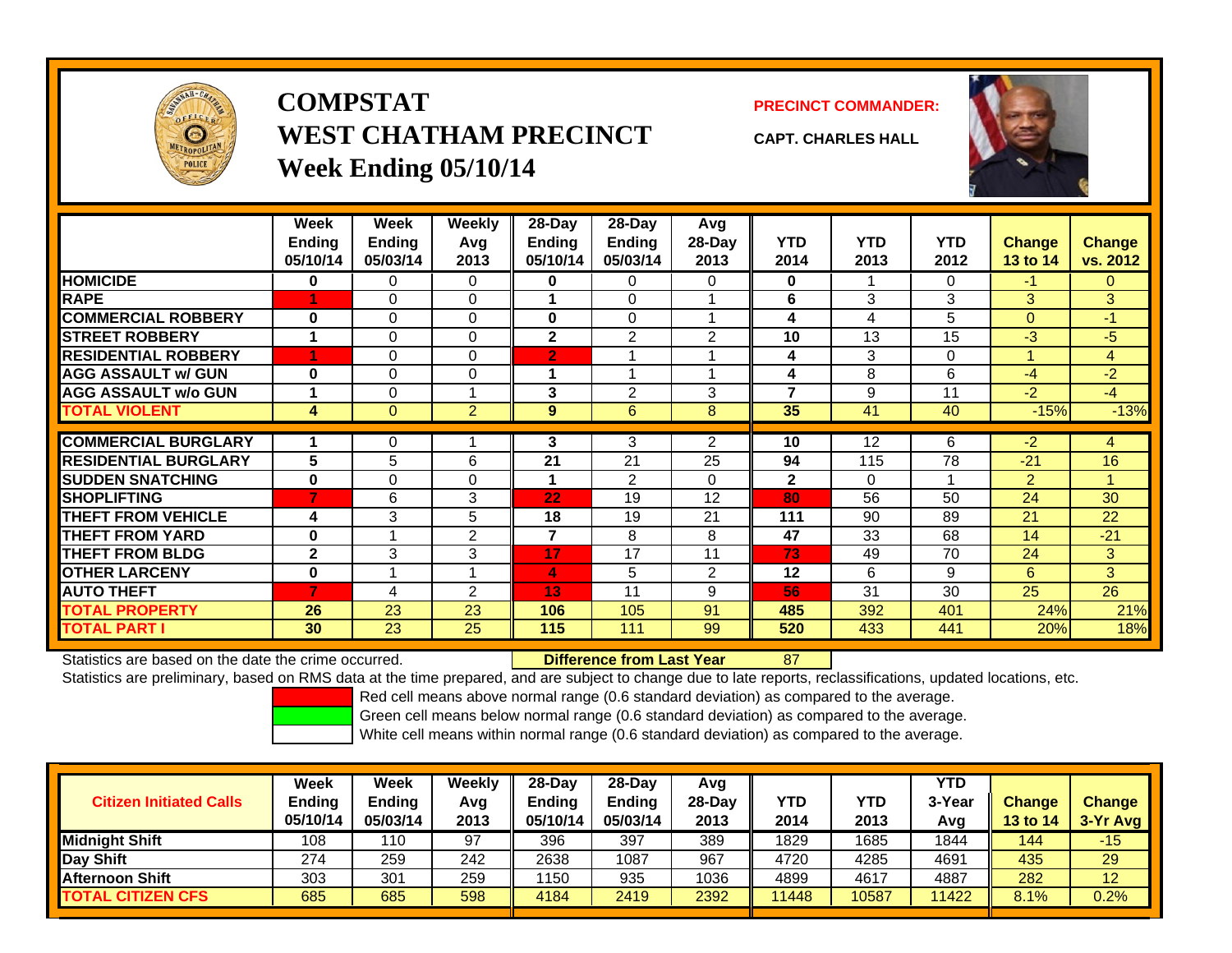

# **COMPSTATDOWNTOWN PRECINCTWeek Ending 05/10/14**

**PRECINCT COMMANDER:**

**CAPT. BEN HERRON**



|                             | Week<br><b>Ending</b><br>05/10/14 | <b>Week</b><br><b>Ending</b><br>05/03/14 | Weekly<br>Avg<br>2013 | 28-Day<br><b>Ending</b><br>05/10/14 | $28-Day$<br><b>Ending</b><br>05/03/14 | Avg<br>28-Day<br>2013 | <b>YTD</b><br>2014 | <b>YTD</b><br>2013 | <b>YTD</b><br>2012 | <b>Change</b><br><b>13 to 14</b> | <b>Change</b><br>vs. 2012 |
|-----------------------------|-----------------------------------|------------------------------------------|-----------------------|-------------------------------------|---------------------------------------|-----------------------|--------------------|--------------------|--------------------|----------------------------------|---------------------------|
| <b>HOMICIDE</b>             | 0                                 | 0                                        | 0                     | 0                                   | 0                                     |                       |                    | 3                  | 0                  | $-2$                             |                           |
| <b>RAPE</b>                 | $\bf{0}$                          | $\Omega$                                 | $\Omega$              | $\bf{0}$                            | $\Omega$                              |                       | 4                  | 4                  | 2                  | $\Omega$                         | $\overline{2}$            |
| <b>COMMERCIAL ROBBERY</b>   | $\bf{0}$                          | 0                                        | $\mathbf 0$           | $\bf{0}$                            | 0                                     |                       | 3                  | $\overline{2}$     | 4                  | и                                | $-1$                      |
| <b>STREET ROBBERY</b>       | 4                                 | $\overline{2}$                           | $\overline{2}$        | 4                                   | 4                                     | 8                     | 21                 | 29                 | 41                 | -8                               | $-20$                     |
| <b>RESIDENTIAL ROBBERY</b>  | $\bf{0}$                          | 0                                        | $\Omega$              | 0                                   | 0                                     |                       |                    | 3                  | 2                  | -2                               | $-1$                      |
| <b>AGG ASSAULT w/ GUN</b>   |                                   | 0                                        |                       |                                     | 0                                     | 3                     | 11                 | 17                 | 9                  | -6                               | $\overline{2}$            |
| <b>AGG ASSAULT w/o GUN</b>  |                                   |                                          |                       | $\mathbf{2}$                        | $\overline{2}$                        | 4                     | 17                 | 15                 | 16                 | $\overline{2}$                   | 1                         |
| <b>TOTAL VIOLENT</b>        | 3                                 | 3                                        | 4                     | 7                                   | 6                                     | 18                    | 58                 | 73                 | 74                 | $-21%$                           | $-22%$                    |
| <b>COMMERCIAL BURGLARY</b>  | $\mathbf{2}$                      |                                          |                       | 3                                   | 2                                     | 3                     | 10                 |                    | 13                 |                                  | $-3$                      |
|                             |                                   | 0                                        |                       |                                     | 7                                     |                       |                    | 9                  |                    |                                  |                           |
| <b>RESIDENTIAL BURGLARY</b> | 3                                 | 3                                        | 3                     | 8                                   |                                       | 13                    | 43                 | 62                 | 61                 | $-19$                            | $-18$                     |
| <b>SUDDEN SNATCHING</b>     |                                   | 0                                        | 0                     |                                     |                                       | 2                     | 9                  | 16                 | 11                 | -7                               | $-2$                      |
| <b>SHOPLIFTING</b>          | $\overline{2}$                    | 6                                        | 4                     | 16                                  | 14                                    | 17                    | 89                 | 59                 | 53                 | 30                               | 36                        |
| <b>THEFT FROM VEHICLE</b>   | 12                                | $\overline{ }$                           | $\overline{ }$        | 38                                  | 39                                    | 29                    | 149                | 131                | 151                | 18                               | $-2$                      |
| <b>THEFT FROM YARD</b>      | 6                                 | 7                                        | 4                     | 25                                  | 25                                    | 18                    | 66                 | 81                 | 67                 | $-15$                            | $-1$                      |
| <b>THEFT FROM BLDG</b>      | 3                                 | 5                                        | 4                     | 23                                  | 25                                    | 15                    | 97                 | 58                 | 93                 | 39                               | $\overline{4}$            |
| <b>OTHER LARCENY</b>        | 6                                 |                                          |                       | 10                                  | 5                                     | 4                     | 16                 | 10                 | 14                 | 6                                | $\overline{2}$            |
| <b>AUTO THEFT</b>           | 4                                 | $\overline{2}$                           | 2                     | 8                                   | 7                                     | 9                     | 35                 | 39                 | 37                 | -4                               | $-2$                      |
| <b>TOTAL PROPERTY</b>       | 36                                | 31                                       | 27                    | 132                                 | 125                                   | 110                   | 514                | 465                | 500                | 11%                              | 3%                        |
| <b>TOTAL PART I</b>         | 39                                | 34                                       | 31                    | 139                                 | 131                                   | 128                   | 572                | 538                | 574                | 6%                               | $0\%$                     |

Statistics are based on the date the crime occurred. **Difference from Last Year** 

34

Statistics are preliminary, based on RMS data at the time prepared, and are subject to change due to late reports, reclassifications, updated locations, etc.

Red cell means above normal range (0.6 standard deviation) as compared to the average.

Green cell means below normal range (0.6 standard deviation) as compared to the average.

| <b>Citizen Initiated Calls</b> | Week<br>Ending<br>05/10/14 | <b>Week</b><br><b>Ending</b><br>05/03/14 | Weekly<br>Avg<br>2013 | 28-Dav<br><b>Ending</b><br>05/10/14 | 28-Dav<br><b>Ending</b><br>05/03/14 | Avg<br>$28-Dav$<br>2013 | YTD<br>2014 | YTD<br>2013 | <b>YTD</b><br>3-Year<br>Avg | <b>Change</b><br>13 to 14 | <b>Change</b><br>3-Yr Avg |
|--------------------------------|----------------------------|------------------------------------------|-----------------------|-------------------------------------|-------------------------------------|-------------------------|-------------|-------------|-----------------------------|---------------------------|---------------------------|
| <b>Midnight Shift</b>          | 122                        | 124                                      | 107                   | 454                                 | 446                                 | 428                     | 2062        | 1972        | 2149                        | 90                        | $-87$                     |
| Day Shift                      | 236                        | 232                                      | 208                   | 908                                 | 889                                 | 832                     | 3887        | 3810        | 4061                        | 77                        | $-174$                    |
| <b>Afternoon Shift</b>         | 271                        | 225                                      | 226                   | 962                                 | 935                                 | 905                     | 4326        | 4080        | 4331                        | 246                       | -5                        |
| <b>TOTAL CITIZEN CFS</b>       | 629                        | 581                                      | 541                   | 2324                                | 2270                                | 2165                    | 10275       | 9862        | 10541                       | 4.2%                      | $-2.5%$                   |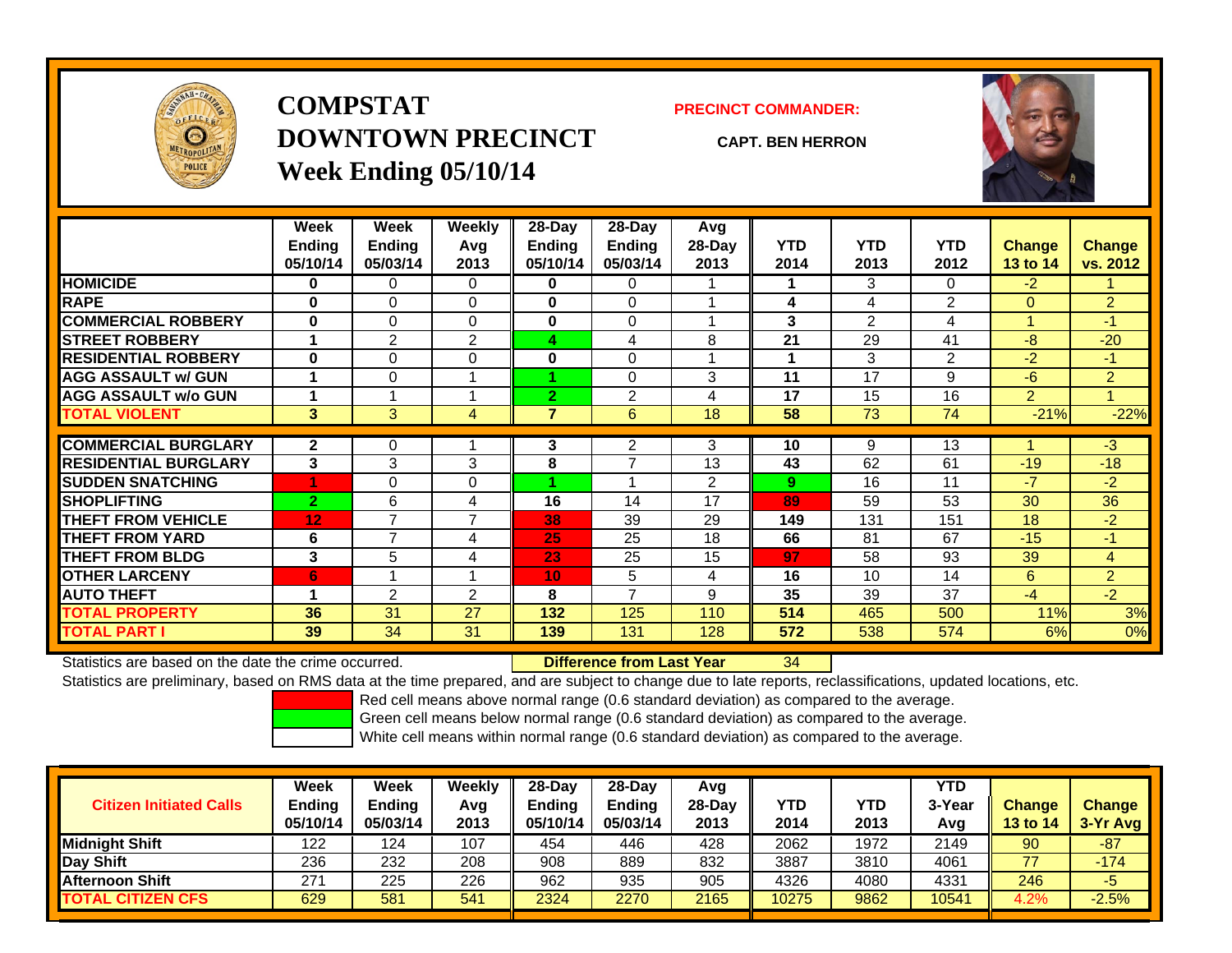

# **COMPSTATCENTRAL PRECINCT CAPT. DEVONN ADAMSWeek Ending 05/10/14**

**PRECINCT COMMANDER:**



|                             | Week<br><b>Ending</b><br>05/10/14 | Week<br>Endina<br>05/03/14 | Weekly<br>Avg<br>2013 | $28-Day$<br><b>Ending</b><br>05/10/14 | 28-Day<br><b>Endina</b><br>05/03/14 | Avg<br>28-Day<br>2013 | <b>YTD</b><br>2014 | <b>YTD</b><br>2013 | <b>YTD</b><br>2012 | <b>Change</b><br>13 to 14 | Change<br>vs. 2012 |
|-----------------------------|-----------------------------------|----------------------------|-----------------------|---------------------------------------|-------------------------------------|-----------------------|--------------------|--------------------|--------------------|---------------------------|--------------------|
| <b>HOMICIDE</b>             | 0                                 | 0                          | 0                     | $\mathbf{2}$                          | 3                                   |                       | 7                  | 3                  | 3                  | 4                         | 4                  |
| <b>RAPE</b>                 | 0                                 | $\Omega$                   | 0                     |                                       |                                     | $\Omega$              | 6                  | 2                  | 0                  | 4                         | 6                  |
| <b>COMMERCIAL ROBBERY</b>   | $\bf{0}$                          | $\Omega$                   | 0                     | $\bf{0}$                              | 0                                   |                       | $\overline{7}$     | 5                  | 5                  | $\overline{2}$            | $\overline{2}$     |
| <b>STREET ROBBERY</b>       | 3                                 | 4                          |                       | 9                                     | 8                                   | 5                     | 36                 | 24                 | 29                 | 12                        | $\overline{7}$     |
| <b>RESIDENTIAL ROBBERY</b>  | $\bf{0}$                          | $\Omega$                   | $\Omega$              | 0                                     | 0                                   |                       | $\bf{0}$           | 3                  |                    | $-3$                      | $-1$               |
| <b>AGG ASSAULT w/ GUN</b>   |                                   | $\overline{2}$             |                       | 5                                     | 5                                   | 4                     | 21                 | 18                 | 15                 | 3                         | 6                  |
| <b>AGG ASSAULT w/o GUN</b>  | $\overline{2}$                    | 0                          |                       | 3                                     |                                     | 4                     | $12 \,$            | 22                 | 14                 | $-10$                     | $-2$               |
| <b>TOTAL VIOLENT</b>        | 6                                 | 6                          | 4                     | 20                                    | 18                                  | 17                    | 89                 | 77                 | 67                 | 16%                       | 33%                |
| <b>COMMERCIAL BURGLARY</b>  | $\bf{0}$                          | $\Omega$                   | 2                     | $\mathbf{2}$                          | $\overline{2}$                      |                       | 12                 | 24                 | 15                 | $-12$                     | $-3$               |
|                             |                                   |                            |                       |                                       |                                     |                       |                    |                    |                    |                           |                    |
| <b>RESIDENTIAL BURGLARY</b> | 9                                 | 10                         | 9                     | 30                                    | 30                                  | 37                    | 162                | 168                | 176                | $-6$                      | $-14$              |
| <b>SUDDEN SNATCHING</b>     |                                   | $\Omega$                   | 0                     |                                       | $\Omega$                            | и                     | 3                  | 5                  | 5                  | $-2$                      | $-2$               |
| <b>SHOPLIFTING</b>          |                                   |                            | $\overline{2}$        | $\overline{7}$                        | 12                                  | 8                     | 37                 | 40                 | 9                  | $-3$                      | 28                 |
| <b>THEFT FROM VEHICLE</b>   | 8                                 | 4                          | 9                     | 25                                    | 20                                  | 36                    | 138                | 142                | 161                | $-4$                      | $-23$              |
| <b>THEFT FROM YARD</b>      | 6                                 | 2                          | 4                     | 11                                    | 8                                   | 16                    | 46                 | 65                 | 90                 | $-19$                     | $-44$              |
| <b>THEFT FROM BLDG</b>      | 5                                 | 4                          | 4                     | 12 <sub>2</sub>                       | 14                                  | 17                    | 67                 | 74                 | 70                 | $-7$                      | $-3$               |
| <b>OTHER LARCENY</b>        | $\bf{0}$                          | 0                          |                       | $\overline{2}$                        | 4                                   | 4                     | 9                  | 5                  | 7                  | 4                         | $\overline{2}$     |
| <b>AUTO THEFT</b>           |                                   | 4                          | 4                     | 16                                    | 20                                  | 17                    | 90                 | 59                 | 51                 | 31                        | 39                 |
| <b>TOTAL PROPERTY</b>       | 31                                | 25                         | 35                    | 106                                   | 110                                 | 142                   | 564                | 582                | 584                | $-3%$                     | $-3%$              |
| <b>TOTAL PART I</b>         | 37                                | 31                         | 39                    | 126                                   | 128                                 | 159                   | 653                | 659                | 651                | $-1%$                     | 0%                 |

Statistics are based on the date the crime occurred. **Difference from Last Year** 

-6

Statistics are preliminary, based on RMS data at the time prepared, and are subject to change due to late reports, reclassifications, updated locations, etc.

Red cell means above normal range (0.6 standard deviation) as compared to the average.

Green cell means below normal range (0.6 standard deviation) as compared to the average.

| <b>Citizen Initiated Calls</b> | Week<br>Ending<br>05/10/14 | <b>Week</b><br>Ending<br>05/03/14 | Weekly<br>Avg<br>2013 | $28-Dav$<br><b>Endina</b><br>05/10/14 | 28-Dav<br><b>Ending</b><br>05/03/14 | Avg<br>28-Dav<br>2013 | YTD<br>2014 | YTD<br>2013 | YTD<br>3-Year<br>Avg | <b>Change</b><br>13 to 14 | <b>Change</b><br>3-Yr Avg |
|--------------------------------|----------------------------|-----------------------------------|-----------------------|---------------------------------------|-------------------------------------|-----------------------|-------------|-------------|----------------------|---------------------------|---------------------------|
| <b>Midnight Shift</b>          | 105                        | 15                                | 105                   | 453                                   | 454                                 | 419                   | 1939        | 1854        | 2023                 | 85                        | $-84$                     |
| Day Shift                      | 268                        | 262                               | 249                   | 1052                                  | 1055                                | 996                   | 4843        | 4400        | 4659                 | 443                       | 184                       |
| <b>Afternoon Shift</b>         | 314                        | 297                               | 263                   | 1150                                  | 1106                                | 1050                  | 4804        | 4843        | 5134                 | $-39$                     | $-330$                    |
| <b>TOTAL CITIZEN CFS</b>       | 687                        | 674                               | 616                   | 2655                                  | 2615                                | 2465                  | 11586       | 11097       | 11816                | 4.4%                      | $-1.9%$                   |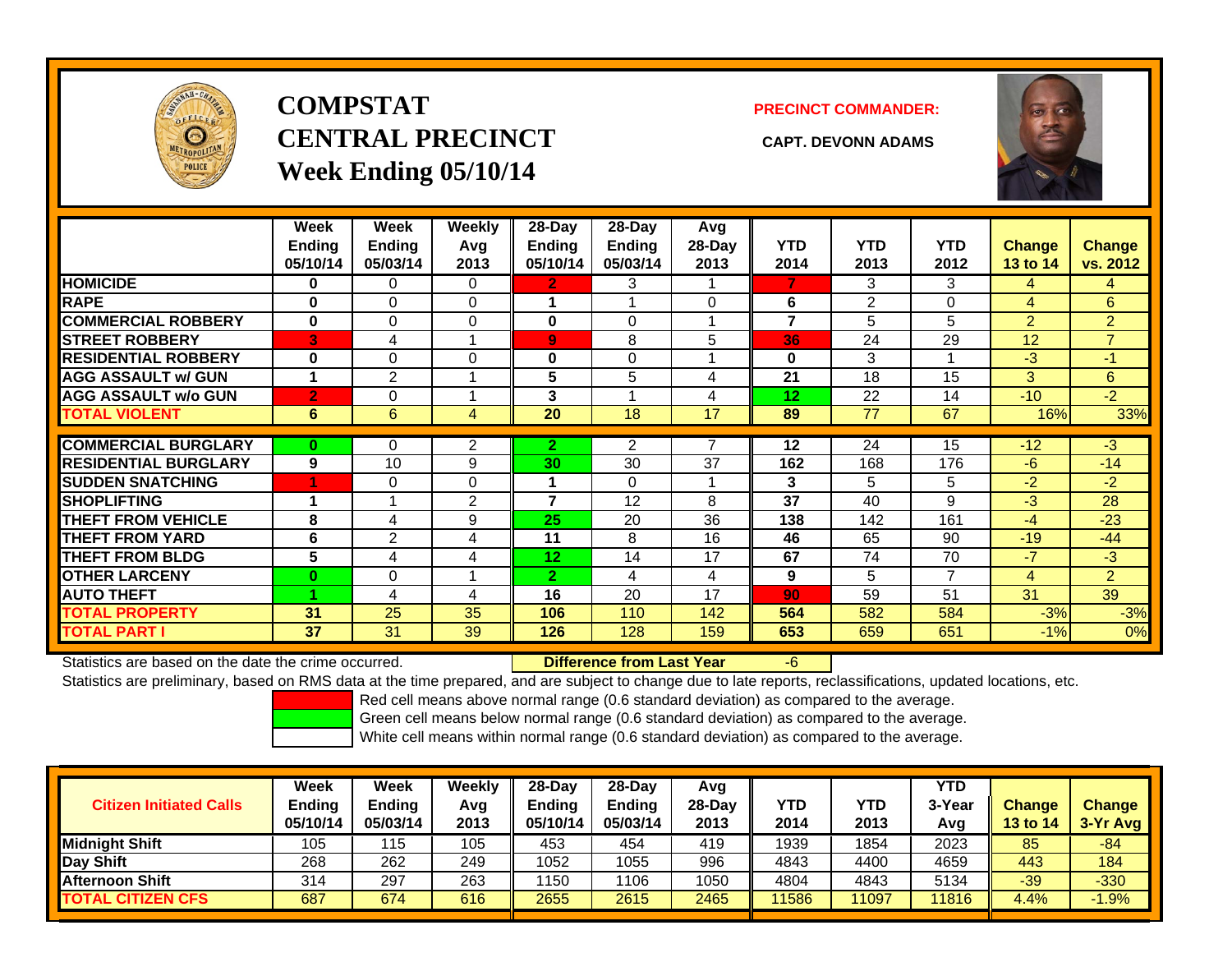

#### **COMPSTATSOUTHSIDE PRECINCT** CAPT. TERRY SHOOP **Week Ending 05/10/14**

#### **PRECINCT COMMANDER:**



|                             | Week<br><b>Ending</b><br>05/10/14 | Week<br><b>Ending</b><br>05/03/14 | Weekly<br>Avg<br>2013 | 28-Day<br><b>Ending</b><br>05/10/14 | 28-Day<br><b>Ending</b><br>05/03/14 | Avg<br>28-Day<br>2013 | <b>YTD</b><br>2014 | <b>YTD</b><br>2013 | <b>YTD</b><br>2012 | <b>Change</b><br>13 to 14 | <b>Change</b><br>vs. 2012 |
|-----------------------------|-----------------------------------|-----------------------------------|-----------------------|-------------------------------------|-------------------------------------|-----------------------|--------------------|--------------------|--------------------|---------------------------|---------------------------|
| <b>HOMICIDE</b>             | $\bf{0}$                          | $\mathbf{0}$                      | 0                     | $\bf{0}$                            | 0                                   | $\Omega$              | 0                  | $\overline{2}$     | 0                  | $-2$                      | $\Omega$                  |
| <b>RAPE</b>                 | $\bf{0}$                          | $\Omega$                          | 0                     | $\bf{0}$                            | $\Omega$                            |                       |                    | $\overline{2}$     | 2                  | -1                        | $-1$                      |
| <b>COMMERCIAL ROBBERY</b>   | $\bf{0}$                          | $\Omega$                          | 0                     | $\bf{0}$                            | 0                                   | 2                     | 6                  | 6                  | 11                 | $\mathbf{0}$              | $-5$                      |
| <b>STREET ROBBERY</b>       | $\bf{0}$                          |                                   |                       | 3                                   | 4                                   | 3                     | 17                 | 6                  | 17                 | 11                        | $\overline{0}$            |
| <b>RESIDENTIAL ROBBERY</b>  | $\bf{0}$                          | $\Omega$                          | $\Omega$              | 0                                   | 0                                   |                       | 5                  | 2                  | 2                  | 3                         | 3 <sup>1</sup>            |
| <b>AGG ASSAULT w/ GUN</b>   | $\bf{0}$                          | $\Omega$                          | 0                     | $\bf{0}$                            | 0                                   |                       | 3                  | 8                  | 6                  | $-5$                      | $-3$                      |
| <b>AGG ASSAULT w/o GUN</b>  |                                   | $\Omega$                          | $\Omega$              | 4                                   | 4                                   | $\overline{2}$        | 7                  | 16                 | 13                 | $-9$                      | $-6$                      |
| <b>TOTAL VIOLENT</b>        | 1                                 |                                   | $\overline{2}$        | $\overline{7}$                      | 8                                   | 10                    | 39                 | 42                 | 51                 | $-7%$                     | $-24%$                    |
|                             |                                   |                                   |                       |                                     |                                     |                       |                    |                    |                    |                           |                           |
| <b>COMMERCIAL BURGLARY</b>  | $\bf{0}$                          | 3                                 |                       | 4                                   | 4                                   | 4                     | 15                 | 24                 | 31                 | -9                        | $-16$                     |
| <b>RESIDENTIAL BURGLARY</b> | 3                                 | 3                                 | 8                     | 19                                  | 24                                  | 31                    | 89                 | 135                | 139                | $-46$                     | $-50$                     |
| <b>SUDDEN SNATCHING</b>     | $\bf{0}$                          | $\Omega$                          | 0                     | 4                                   | 4                                   |                       | 5                  | 5                  | 4                  | $\Omega$                  |                           |
| <b>SHOPLIFTING</b>          | 14                                | 5                                 | 15                    | 46                                  | 45                                  | 58                    | 252                | 228                | 282                | 24                        | $-30$                     |
| <b>THEFT FROM VEHICLE</b>   | $\overline{2}$                    |                                   | $\overline{7}$        | 14                                  | 17                                  | 28                    | 103                | 157                | 116                | $-54$                     | $-13$                     |
| <b>THEFT FROM YARD</b>      | 4                                 |                                   | $\overline{2}$        | 8                                   | 6                                   | 8                     | 36                 | 34                 | 66                 | 2                         | $-30$                     |
| <b>THEFT FROM BLDG</b>      | $\overline{2}$                    | 2                                 | 5                     | 11                                  | 16                                  | 19                    | 64                 | 82                 | 92                 | $-18$                     | $-28$                     |
| <b>OTHER LARCENY</b>        | 4                                 |                                   |                       | $\overline{2}$                      | 1                                   | 4                     | 11                 | 17                 | $\overline{7}$     | $-6$                      | 4                         |
| <b>AUTO THEFT</b>           | $\overline{1}$                    | $\overline{2}$                    | $\overline{2}$        | 8                                   | 9                                   | 9                     | 33                 | 46                 | 56                 | $-13$                     | $-23$                     |
| <b>TOTAL PROPERTY</b>       | 27                                | 18                                | 40                    | 113                                 | 123                                 | 163                   | 608                | 728                | 793                | $-16%$                    | $-23%$                    |
| <b>TOTAL PART I</b>         | 28                                | 19                                | 43                    | 120                                 | 131                                 | 173                   | 647                | 770                | 844                | $-16%$                    | $-23%$                    |

Statistics are based on the date the crime occurred. **Difference from Last Year** 

-123

Statistics are preliminary, based on RMS data at the time prepared, and are subject to change due to late reports, reclassifications, updated locations, etc.

Red cell means above normal range (0.6 standard deviation) as compared to the average.

Green cell means below normal range (0.6 standard deviation) as compared to the average.

| <b>Citizen Initiated Calls</b> | Week<br><b>Ending</b><br>05/10/14 | Week<br><b>Ending</b><br>05/03/14 | Weekly<br>Avg<br>2013 | $28-Dav$<br>Ending<br>05/10/14 | $28-Day$<br><b>Ending</b><br>05/03/14 | Avg<br>$28-Day$<br>2013 | YTD<br>2014 | YTD<br>2013 | YTD<br>3-Year<br>Avg | <b>Change</b><br><b>13 to 14</b> | <b>Change</b><br>3-Yr Avg |
|--------------------------------|-----------------------------------|-----------------------------------|-----------------------|--------------------------------|---------------------------------------|-------------------------|-------------|-------------|----------------------|----------------------------------|---------------------------|
| <b>Midnight Shift</b>          | 88                                | 75                                | 86                    | 352                            | 433                                   | 343                     | 1616        | 1495        | 1634                 | 121                              | -18                       |
| Day Shift                      | 249                               | 242                               | 238                   | 1026                           | 1098                                  | 950                     | 4591        | 4180        | 4659                 | 411                              | $-68$                     |
| <b>Afternoon Shift</b>         | 242                               | 267                               | 244                   | 988                            | 986                                   | 976                     | 4474        | 4328        | 4634                 | 146                              | $-160$                    |
| <b>TOTAL CITIZEN CFS</b>       | 579                               | 584                               | 567                   | 2366                           | 2517                                  | 2269                    | 10681       | 10003       | 10927                | 6.8%                             | $-2.3%$                   |